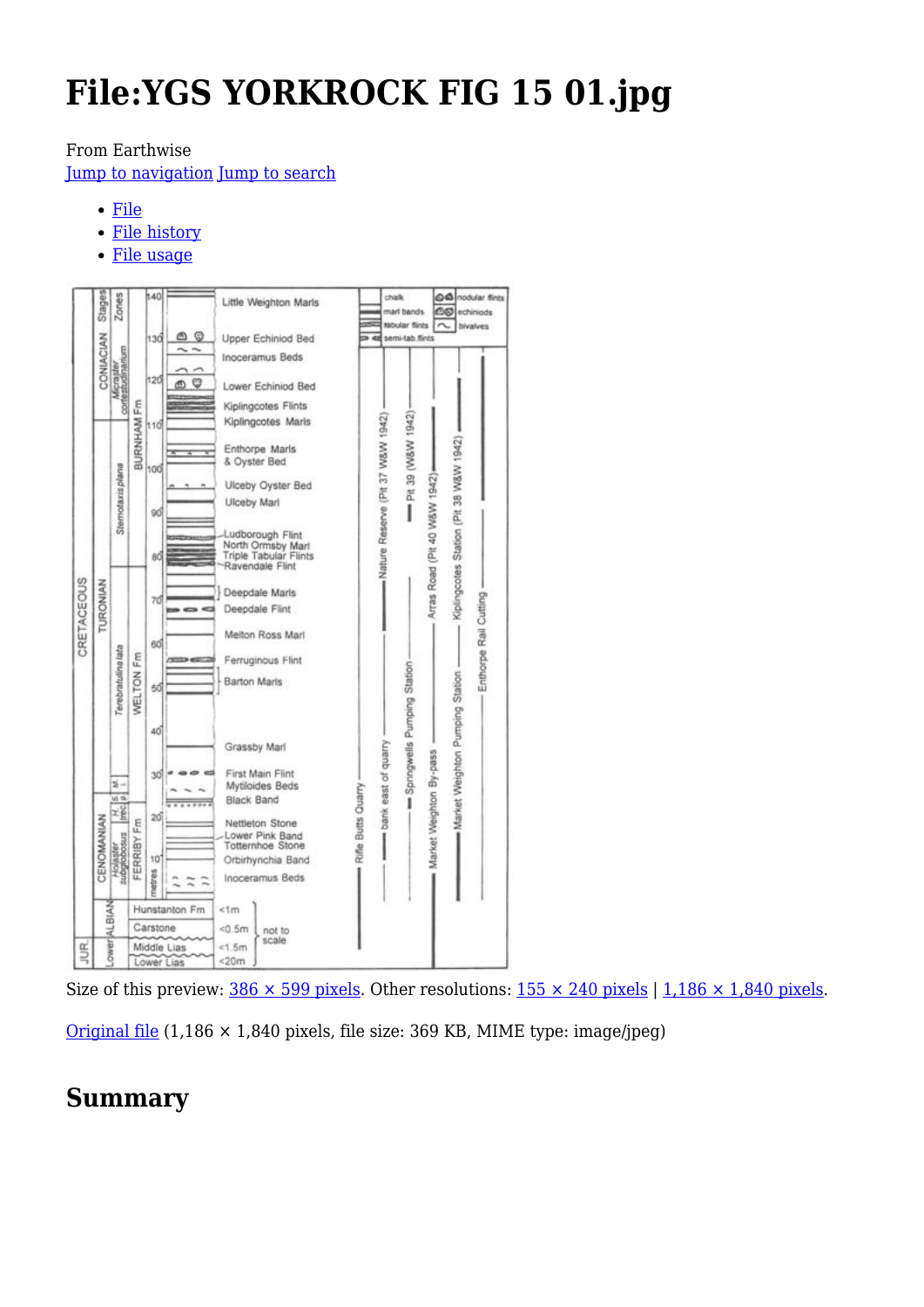| description | <b>English:</b> Figure 15.1 Geological succession in the Market Weighton-Kiplingcotes<br>area.<br>Scrutton, Colin and Powell, John, Editors. Yorkshire rocks and landscape: a<br>field quide. 2006. 3rd edition. Published by the Yorkshire Geological<br>Society. Copyright Yorkshire Geological Society. |
|-------------|------------------------------------------------------------------------------------------------------------------------------------------------------------------------------------------------------------------------------------------------------------------------------------------------------------|
|             | <b>source</b> Yorkshire Geological Society                                                                                                                                                                                                                                                                 |
|             | <b>author</b> Yorkshire Geological Society                                                                                                                                                                                                                                                                 |

# **Licencing**

{{subst:Custom license marker added by UW}}

#### **Copyright for images in Yorkshire Geological Society publications on Earthwise is as follows:**

Images may be reproduced free of charge for any non-commercial use in any format or medium provided it is reproduced accurately and not used in a misleading or derogatory context. Where any images on this site are being republished or copied to others, the source of the material must be identified and the copyright status acknowledged with the relevant attribution.

For all other uses of the images including commercial use please contact the Yorkshire Geological Society

#### **Further copyright information for images from specific books and attribution statements: Yorkshire rocks and landscape**

Images are Copyright Yorkshire Geological Society.

Attribution statement: Image from 'Yorkshire rocks and landscape: a field guide.' Yorkshire Geological Society 2006. [www.yorksgeolsoc.org.uk](http://www.yorksgeolsoc.org.uk)

#### **Northumbrian rocks and landscape**

Images are Copyright Karen Atkinson and Colin Scrutton.

Attribution statement: Image from 'Northumbrian rocks and landscape: a field guide.' Yorkshire Geological Society 2004. [www.yorksgeolsoc.org.uk](http://www.yorksgeolsoc.org.uk)

Carboniferous hydrocarbon resources: the southern North Sea and surrounding onshore areas Images are Copyright Yorkshire Geological Society.

Attribution statement: Image from 'Carboniferous hydrocarbon geology.' Yorkshire Geological Society 2005. [www.yorksgeolsoc.org.uk](http://www.yorksgeolsoc.org.uk)

# **File history**

Click on a date/time to view the file as it appeared at that time.



You cannot overwrite this file.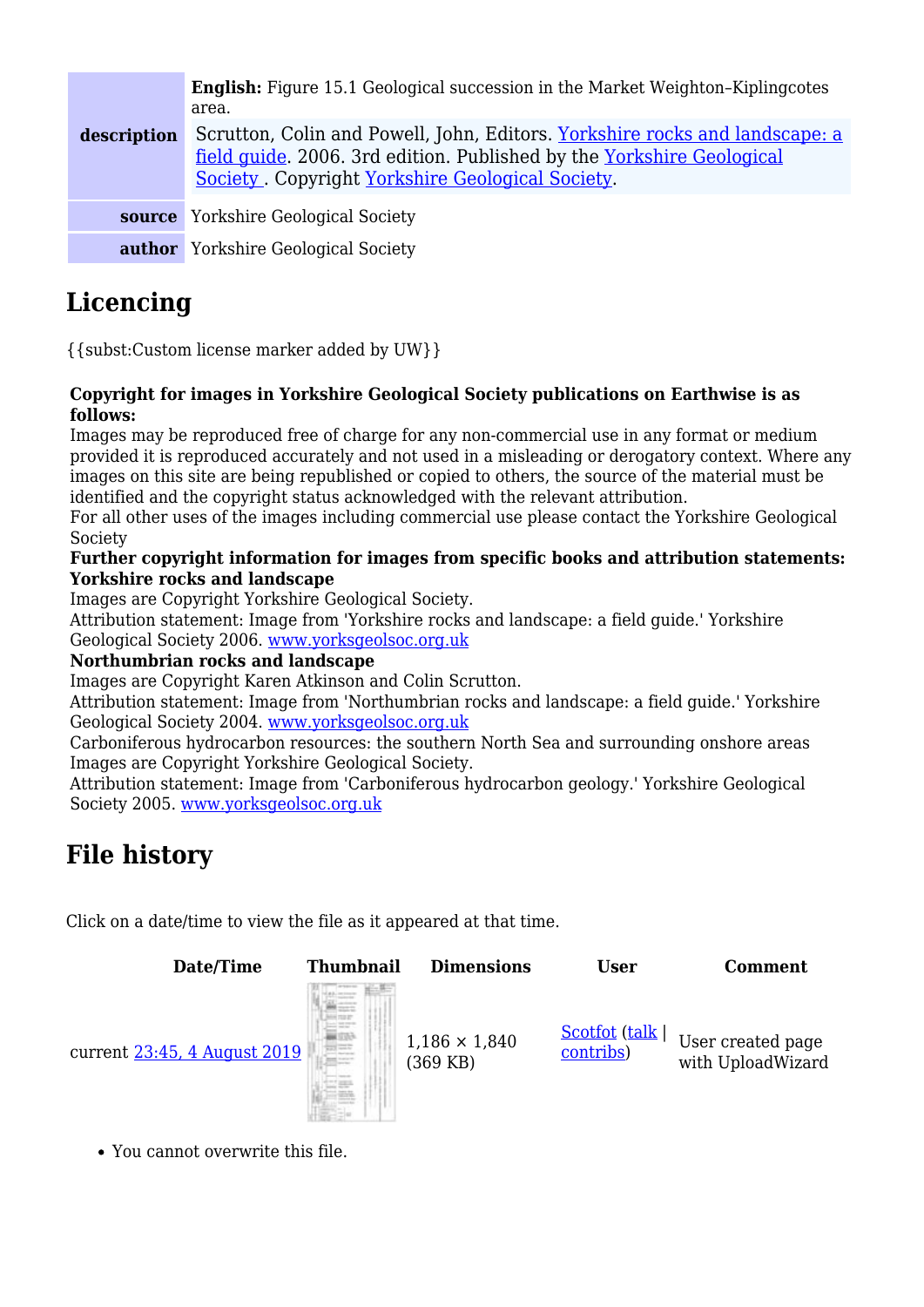# **File usage**

The following page links to this file:

[Jurassic and Cretaceous rocks of the Market Weighton area - an excursion](http://earthwise.bgs.ac.uk/index.php/Jurassic_and_Cretaceous_rocks_of_the_Market_Weighton_area_-_an_excursion)

Retrieved from

'[http://earthwise.bgs.ac.uk/index.php?title=File:YGS\\_YORKROCK\\_FIG\\_15\\_01.jpg&oldid=41726'](http://earthwise.bgs.ac.uk/index.php?title=File:YGS_YORKROCK_FIG_15_01.jpg&oldid=41726) [Categories:](http://earthwise.bgs.ac.uk/index.php/Special:Categories)

- [License tags](http://earthwise.bgs.ac.uk/index.php/Category:License_tags)
- [Uploaded with UploadWizard](http://earthwise.bgs.ac.uk/index.php/Category:Uploaded_with_UploadWizard)

# **Navigation menu**

### **Personal tools**

- Not logged in
- [Talk](http://earthwise.bgs.ac.uk/index.php/Special:MyTalk)
- [Contributions](http://earthwise.bgs.ac.uk/index.php/Special:MyContributions)
- [Log in](http://earthwise.bgs.ac.uk/index.php?title=Special:UserLogin&returnto=File%3AYGS+YORKROCK+FIG+15+01.jpg&returntoquery=action%3Dmpdf)
- [Request account](http://earthwise.bgs.ac.uk/index.php/Special:RequestAccount)

### **Namespaces**

- [File](http://earthwise.bgs.ac.uk/index.php/File:YGS_YORKROCK_FIG_15_01.jpg)
- [Discussion](http://earthwise.bgs.ac.uk/index.php?title=File_talk:YGS_YORKROCK_FIG_15_01.jpg&action=edit&redlink=1)

#### $\overline{\phantom{a}}$

## **Variants**

### **Views**

- [Read](http://earthwise.bgs.ac.uk/index.php/File:YGS_YORKROCK_FIG_15_01.jpg)
- [Edit](http://earthwise.bgs.ac.uk/index.php?title=File:YGS_YORKROCK_FIG_15_01.jpg&action=edit)
- [View history](http://earthwise.bgs.ac.uk/index.php?title=File:YGS_YORKROCK_FIG_15_01.jpg&action=history)
- [PDF Export](http://earthwise.bgs.ac.uk/index.php?title=File:YGS_YORKROCK_FIG_15_01.jpg&action=mpdf)

 $\Box$ 

### **More**

### **Search**

Search  $\|$  Go